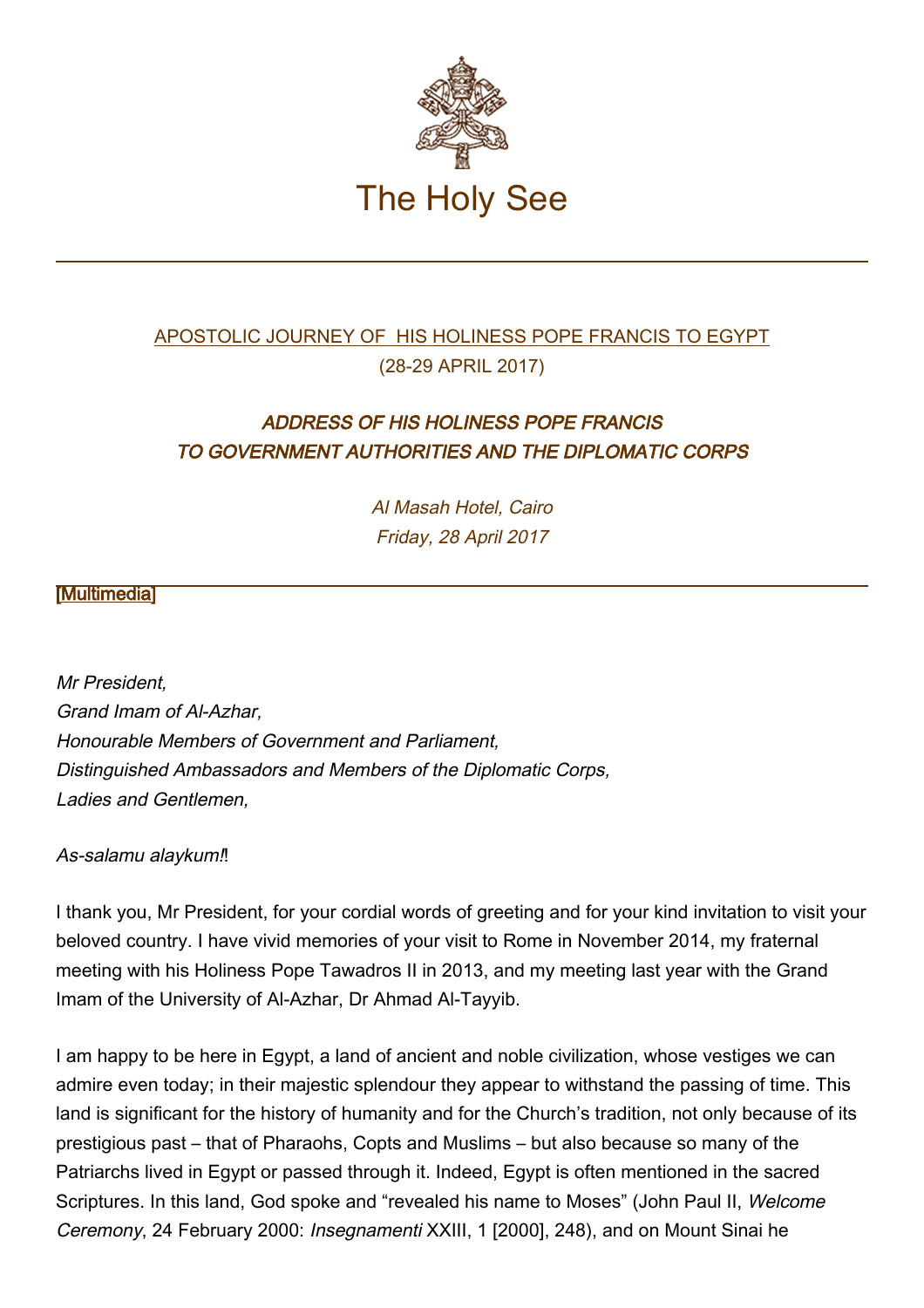entrusted to his people and to all humanity the divine Commandments. On Egyptian soil the Holy Family of Jesus, Mary and Joseph found refuge and hospitality.

The generous hospitality shown more than two thousand years ago remains in the collective memory of humanity and is a source of abundant blessings that continue to expand. As a result, Egypt is a land that in some sense we all feel to be our own! As you say, "Misr um al-dunya" – "Egypt is the mother of the world". Today too, this land welcomes millions of refugees from different countries, including Sudan, Eritrea, Syria and Iraq, refugees whom you make praiseworthy efforts to integrate into Egyptian society.

Thanks to its history and its particular geographical location, Egypt has a unique role to play in the Middle East and among those countries seeking solutions to pressing and complex problems that need to be faced now in order to avoid the spread of worse violence. I am speaking of the blind and brutal violence caused by different factors: sheer desire for power, the arms trade, grave social problems and that religious extremism which uses the Holy Name of God to carry out unprecedented atrocities and injustices.

This destiny and role of Egypt are also the reason that led the people to call for an Egypt where no one lacks bread, freedom and social justice. Certainly this aim will become a reality if all are willing, together, to turn words into actions, authentic aspirations into commitments, written laws into enforced laws, by drawing on the innate genius of the Egyptian people.

Egypt thus has a singular task, namely, to strengthen and consolidate regional peace even as it is assaulted on its own soil by senseless acts of violence. Such acts of violence have caused unjust suffering to so many families – some of them are present among us – who mourn their sons and daughters.

I think in a particular way of all those individuals who in recent years have given their lives to protect your country: young people, members of the armed forces and police, Coptic citizens and all those nameless victims of various forms of terrorist extremism. I think also of the murders and the threats that have led to an exodus of Christians from northern Sinai. I express my gratitude to the civil and religious authorities and to all those who have offered welcome and assistance to these persons who have suffered so greatly. I also think of the victims of the attacks on Coptic churches, both last December and more recently in Tanta and Alexandria. To the members of their families, and to all of Egypt, I offer my heartfelt condolences and my prayers that the Lord will grant speedy healing to the injured.

### Mr President, Distinguished Ladies and Gentlemen,

I can only encourage the bold efforts being made to complete a number of national projects and the many initiatives of peacemaking, both within the country and beyond its borders, aimed at that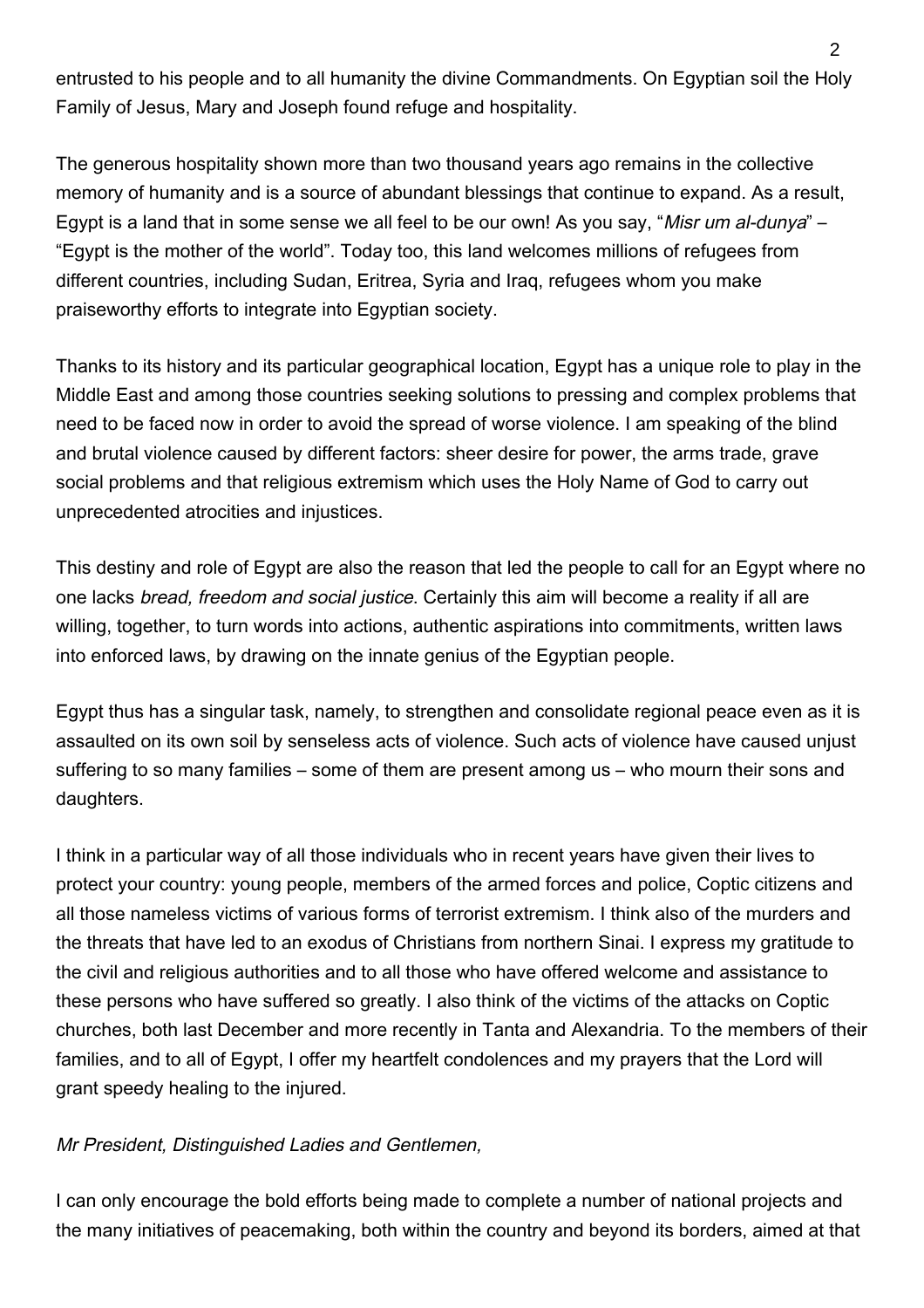development in prosperity and peace which its people desire and deserve.

Development, prosperity and peace are essential goods that merit every sacrifice. They are also goals that demand hard work, conviction and commitment, adequate planning and, above all, unconditional respect for inalienable human rights such as equality among all citizens, religious freedom and freedom of expression, without any distinction (cf. Universal Declaration of Human Rights; Egyptian Constitution of 2014, Chapter 3) . Goals, too, that require special consideration for the role of women, young people, the poor and the sick. Ultimately, true development is measured by concern for human beings, who are the heart of all development: concern for their education, health and dignity. The greatness of any nation is revealed in its effective care of society's most vulnerable members – women, children, the elderly, the sick, the disabled and minorities – lest any person or social group be excluded or marginalized.

In the fragile and complex situation of today's world, which I have described as "a world war being fought piecemeal", it needs to be clearly stated that no civilized society can be built without repudiating every ideology of evil, violence and extremism that presumes to suppress others and to annihilate diversity by manipulating and profaning the Sacred Name of God. Mr President, you have spoken of this often and on various occasions, with a clarity that merits attention and appreciation.

All of us have the duty to teach coming generations that God, the Creator of heaven and earth, does not need to be protected by men; indeed, it is he who protects them. He never desires the death of his children, but rather their life and happiness. He can neither demand nor justify violence; indeed, he detests and rejects violence ("God... hates the lover of violence"; Ps 11:5). The true God calls to unconditional love, gratuitous pardon, mercy, absolute respect for every life, and fraternity among his children, believers and nonbelievers alike.

It is our duty to proclaim together that history does not forgive those who preach justice, but then practice injustice. History does not forgive those who talk about equality, but then discard those who are different. It is our duty to unmask the peddlers of illusions about the afterlife, those who preach hatred in order to rob the simple of their present life and their right to live with dignity, and who exploit others by taking away their ability to choose freely and to believe responsibly. Mr President, you said to me a few minutes ago that God is the God of freedom, and this is true. It is our duty to dismantle deadly ideas and extremist ideologies, while upholding the incompatibility of true faith and violence, of God and acts of murder.

History instead honours men and women of peace, who courageously and non-violently strive to build a better world: "Blessed are the peacemakers, for they will be called children of God" (Mt 5:9).

Egypt, in the days of Joseph, saved other peoples from famine (cf. Gen 41:57); today it is called to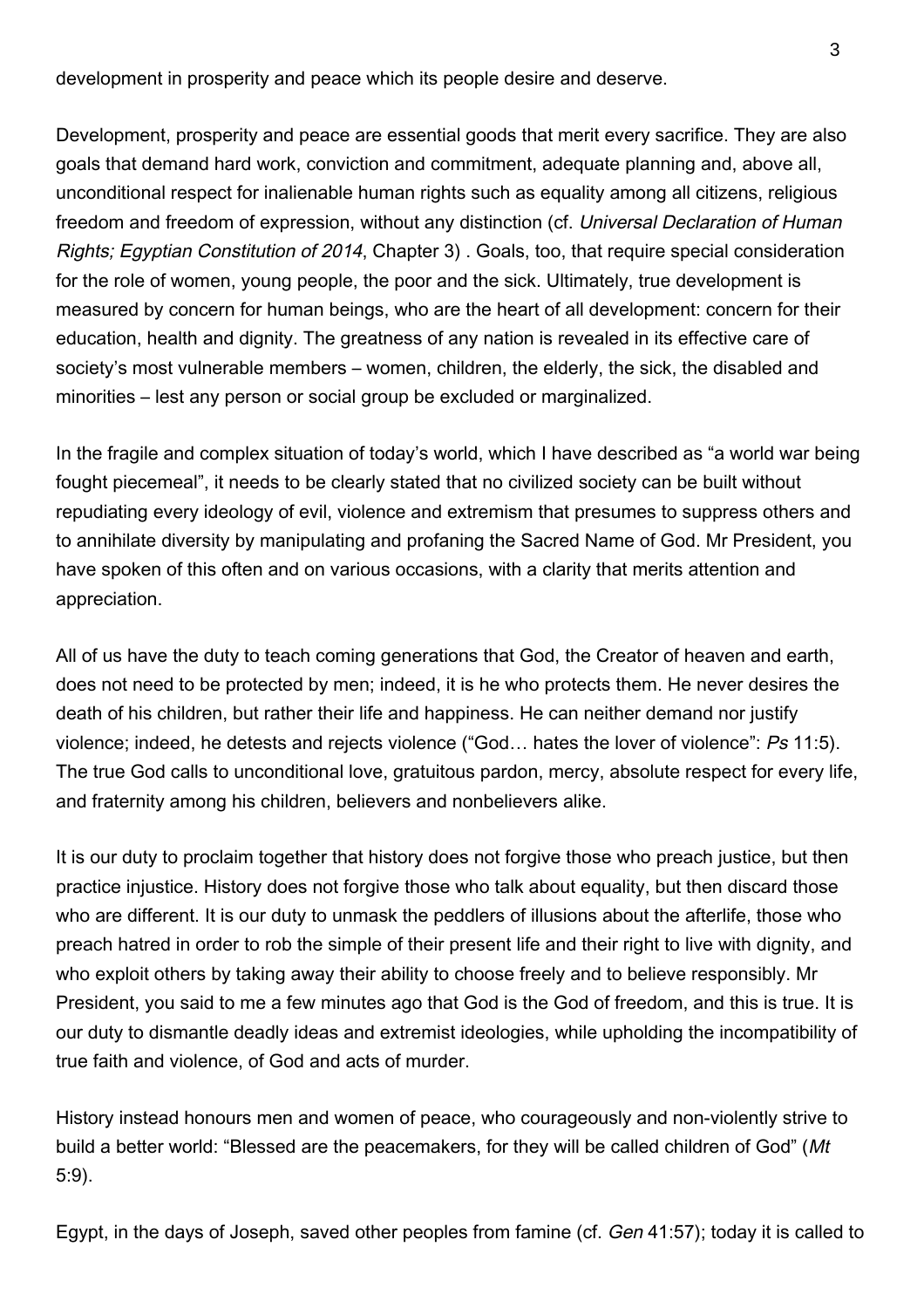save this beloved region from a famine of love and fraternity. It is called to condemn and vanquish all violence and terrorism. It is called to pour out the grain of peace upon all hearts that hunger for peaceful coexistence, dignified employment and humane education. Egypt, in building peace and at the same time combatting terrorism, is called to give proof that "al-din lillah wal watan liljami" – religion belongs to God and the nation to all", as the motto of the Revolution of 23 July 1952 states. Egypt is called to demonstrate that it is possible to believe and live in harmony with others, sharing with them fundamental human values and respecting the freedom and the faith of all (cf. Egyptian Constitution of 2014, Article 5). Egypt has a special role to play in this regard, so that this region, the cradle of the three great religions, can and indeed will awake from the long night of tribulation, and once more radiate the supreme values of justice and fraternity that are the solid foundation and the necessary path to peace (cf. Message for the 2014 World Day of Peace, 4). From great nations, one can expect no less!

This year marks the seventieth anniversary of diplomatic relations between the Holy See and the Arab Republic of Egypt, which was one of the first Arab countries to establish such relations. Those relations have always been characterized by friendship, esteem and reciprocal cooperation. It is my hope that my Visit may help to consolidate and strengthen them.

Peace is a gift of God, but also the work of man. It is a good that must be built up and protected, respecting the principle that upholds the force of law and not the law of force (cf. Message for the 2017 World Day of Peace, 1). Peace for this beloved country! Peace for this whole region, and particularly for Palestine and Israel, for Syria, for Libya, Yemen, for Iraq, for South Sudan. Peace to all people of good will!

### Mr President, Ladies and Gentlemen,

I would like to greet with affection and a paternal embrace all the Egyptian people, who are symbolically present here in this hall. I also greet my Christian sons and daughters, and brothers and sisters, who live in this country: Coptic Orthodox, Greek Byzantines, Armenian Orthodox, Protestants and Catholics. May Saint Mark, the evangelizer of this land, watch over you and help all of us to build and achieve the unity so greatly desired by our Lord (cf. Jn 17:20-23). Your presence in this, your country, is not new or accidental, but ancient and an inseparable part of the history of Egypt. You are an integral part of this country, and over the course of the centuries you have developed a sort of unique rapport, a particular symbiosis, which can serve as an example to other nations. You have shown, and continue to show, that it is possible to live together in mutual respect and fairness, finding in difference a source of richness and never a motive of conflict (cf. Benedict XVI, Post-synodal Apostolic Exhortation *[Ecclesia in Medio Oriente](http://w2.vatican.va/content/benedict-xvi/en/apost_exhortations/documents/hf_ben-xvi_exh_20120914_ecclesia-in-medio-oriente.html)*, 24 and 25).

Thank you for your warm welcome. I ask the Almighty and One God to fill all the Egyptian people with his divine blessings. May he grant peace and prosperity, progress and justice to Egypt, and bless all her children!